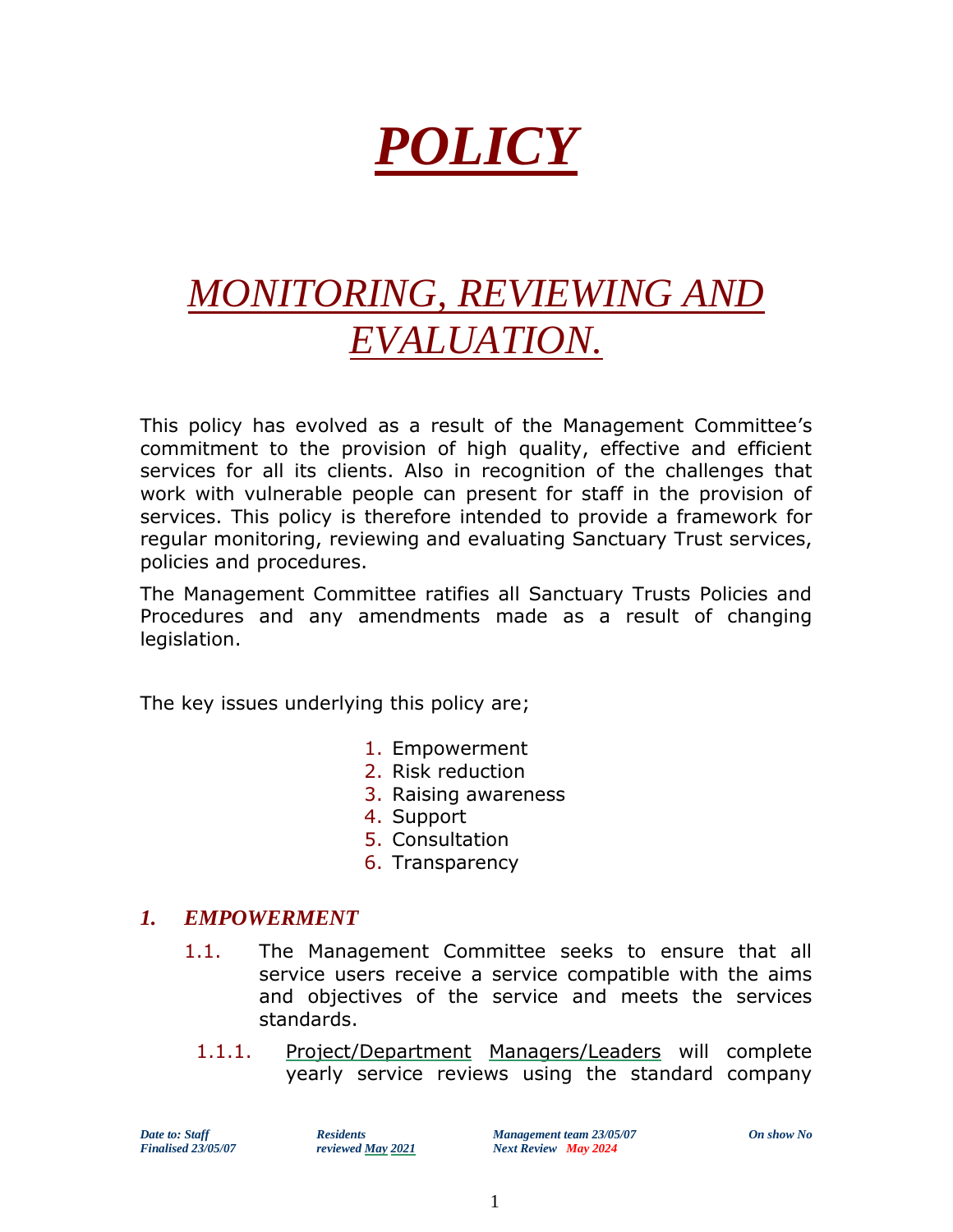format under the guidance of the relevant line manager.

- 1.2. Every effort will be made to ensure any service user or their representative is able to make a complaint if the service falls below the standards set or if the behaviour of any staff member is thought to have been inappropriate.
	- 1.2.1. Projects will have the complaints procedure publicly displayed and available in different formats including an internet accessible version.
- 1.3. Sanctuary Trust staff will, as part of their employment, receive training appropriate to their needs and the needs of the service.
	- 1.3.1. All line managers will support staff in identifying needs and obtaining training through regular supervision, annual appraisals and six monthly reviews.
- 1.4. Sanctuary Trust staff will not be expected to be subjected to verbal or physical aggression, if these instances occur action will be taken in line with the relevant policy.
- 1.4.1. Policies will be publicly displayed such as grievance, complaints and whistle blowing, and their relevant procedures. Staff and company handbooks including relevant forms and procedures are available to view at each project, regional offices, and head office and digitally on request. Other formats (languages etc.) are available on request.
- 1.5. The Management Committee will receive quarterly statistics and reports in relation to complaints both formal and informal, training, incidents of violence and aggression and incidents of a discriminatory nature.
	- 1.5.1. These details will be reviewed at the regular Management Committee meetings where other staff, service users, stakeholders and partners will be invited when necessary.

#### *2. RISK REDUCTION*

2.1. All members of Sanctuary Trust staff will have access to, understand and feel confident in the implementation of the policies and procedures of the organisation which relate to risk and Health and Safety.

*Date to: Staff Residents Residents Management team 23/05/07 On show No*<br> *Finalised 23/05/07 reviewed <u>May</u> 2021 Next Review May 2024 Finalised 23/05/07 reviewed May 2021 Next Review May 2024*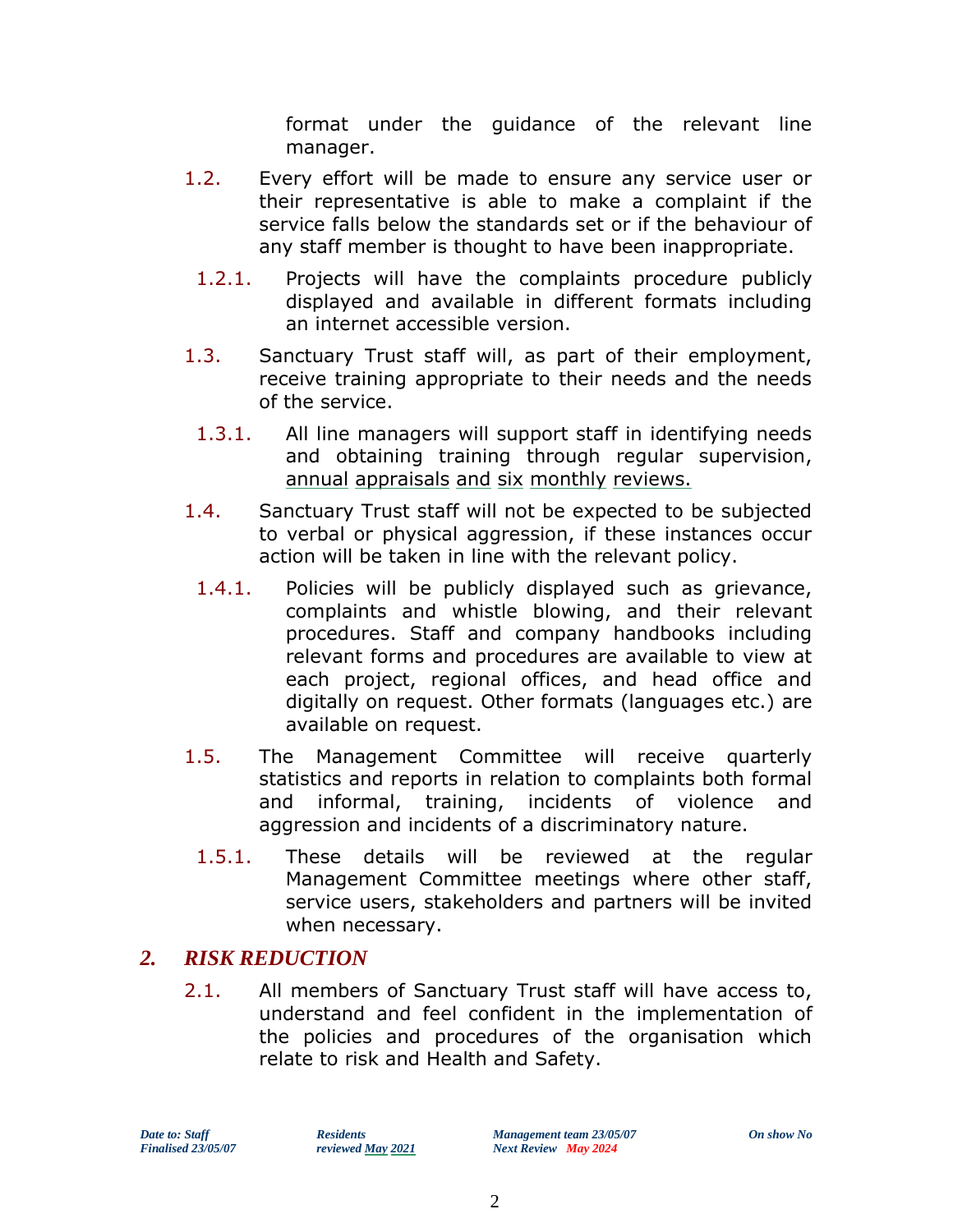- 2.1.1. Project Managers will ensure that staff and service users are included in policy and procedure reviews, as per policy, and will communicate to the Management Committee through the relevant line manager(s).
- 2.2. The Management Committee will be informed on a monthly basis of any situation which has posed a significant "risk" to any Sanctuary Trust project/department.
	- 2.2.1. Line managers will monitor risk assessments with staff to identify the level of risk assessed.
- 2.3. The Management Committee will be involved in disciplinary actions when the formal disciplinary procedure requires it. All disciplinary matters will be monitored to establish any lessons to be learned for the future.
	- 2.3.1. Line managers will endeavour to use the procedure to bring correction through training and supervision for the benefit of staff and service users.

#### *3. AWARENESS RAISING*

- 3.1. The Management Committee receive quarterly performance indicators and analysis. The performance indicators allow Sanctuary Trust to inform local and national bodies of what works for their service users, whilst also identifying the level of unmet need by recording those referrals the projects cannot accept.
- 3.2. The performance indicators feed into service delivery and the continuous improvement of the service.
- 3.3. The Management Committee receive on a quarterly basis a range of statistical information, including the numbers of service users, ages, ethnicity, homelessness cause, length of stay, move on arrangements, referrals not accepted and other information requested.
	- 3.3.1. These indicators are used by the Senior Management/Operations and Development team, under the guidance of the Management Committee, to explore and pursue new procedures to make improvements.